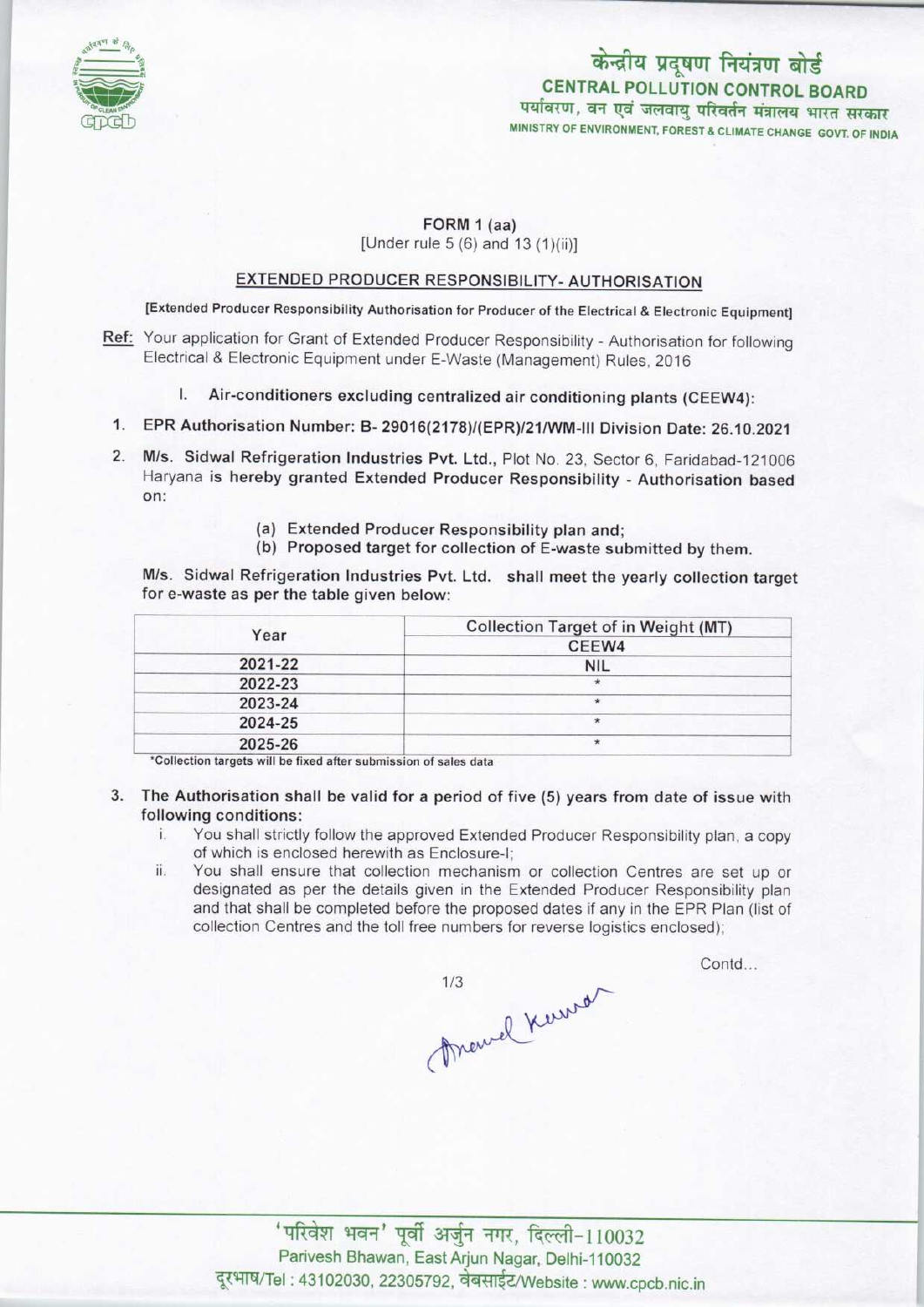

From pre page...

- iii. You shall ensure that all the collected e-waste is channelized to your dismantler/recycler M/s K.J. Recyclers, C-38 Sanjay Gandhi Nagar, Industrial Area Jalandhar Punjab-144004 and record shall be maintained at dismantler/recycler and at your end.
- iv. You shall maintain records, in Form-2 of these Rules, of e-waste and make such records available for scrutiny by Central Pollution Control Board;
- v. You shall file annual returns in Form-3 to the Central Pollution Control Board on or before 30th day of June following the financial year to which that returns relates.

## vi. General Terms & Conditions of the Authorisation:

- a.The authorisation shall comply with provisions ofthe Environment (Protection) Act, 1986 and the E-waste (Management) Rules,2016 made there under;
- b.The authorisation or its renewal shall be produced for inspection at the request of an officer authorised by the Central Pollution Control Board;
- c.Any change in the approved Extended Producer Responsibility plan should be informed to Central Pollution Control Board within 15 days on which decision shall be communicated by Central Pollution Control Board within sixty days;
- d. It is the duty of the authorised person to take prior permission of the Central Pollution Control Board to close down any collection centre/points or any other facility which are part of the EPR plan;
- e. An application for the renewal of authorisation shall be made as laid down in subrule (vi) of rule of 13(1) the E-Waste (Management) Rules, 2016;
- f.The Board reserves right to cancel/amend/revoke the authorisation at any time as per the policy of the Board or Government.

#### vii. Additional Conditions: -

- a) That the applicant will submit annual sales data along with annual returns;
- b) That the applicant has to ensure that the addresses of collection points provided by them in their EPR Plan are correct and traceable and the collection points/centres are functional;
- c) That the applicant will submit revised application for grant of EPR Authorisation in case of applicant adding/changing PRO or changing its EPR Plan;

Contd

213<br>Anewal Kuman